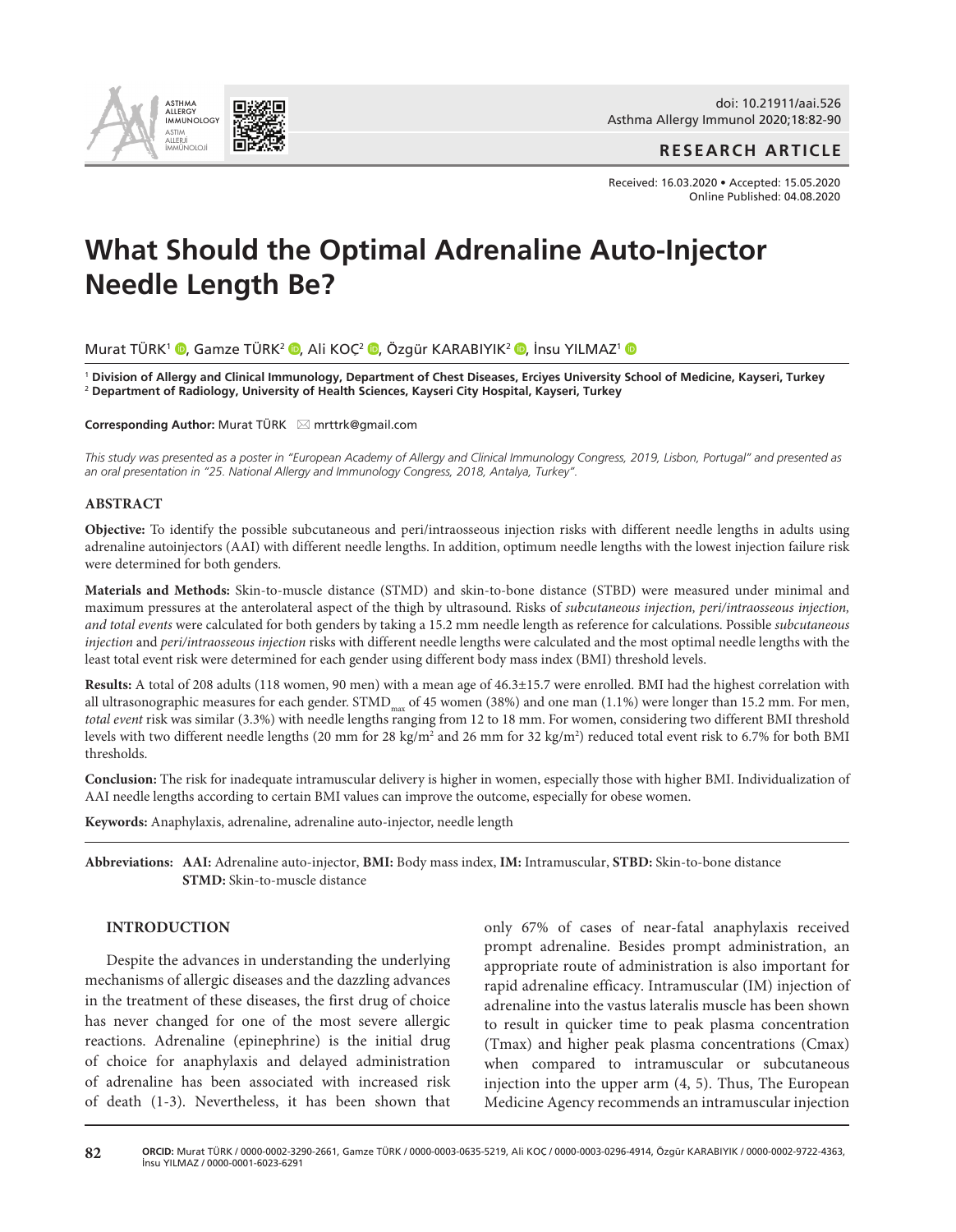of adrenaline as the preferred route of administration in the case of anaphylaxis (6).

The administration of adrenaline before admission to the emergency room has been shown to reduce the likelihood of hospital admission when compared to the administration at the emergency room (7). Thus, adrenaline auto-injectors (AAIs) which enable selfadministration outside the healthcare settings, have been developed (7). Different manufacturers have designed AAIs that basically differ in the drug dosage, trigger pressure and needle length. There are studies that show the needle length of these devices may be inadequate for IM injection, particularly in women and obese patients (8- 11). It was shown that women were 6.4 times more likely than men to receive adrenaline in the subcutaneous tissue (11). In their study, Bhalla et al. showed that those patients with increased subcutaneous injection risk had higher body mass index (BMI) (11). Similarly, in a significant number of pediatric patients, it was shown that the needles of AAIs might not be long enough to reach the intramuscular area (12). Because of the significant effect of gender and anthropometric characteristics on adequate IM administration, the need for age, gender and/or BMI specific auto-injectors was reported (13).

Prompt and effective intervention is crucial in acute and life-threatening reactions such as anaphylaxis, which mostly occurs outside the healthcare settings. AAIs should be able to deliver the whole drug dose intramuscularly to all patients of different genders and anthropometric characteristics as rapidly as possible and without hesitation. In the present study, we aimed to identify the possible subcutaneous and peri/intraosseous injection risks with different needle lengths, taking a 15.2 mm needle length as the reference for calculations also, based on the ultrasonographic measurements in adult patients. In addition, optimum needle lengths with the lowest injection failure risk were determined for both genders based on the results.

# **MATERIALS and METHODS**

# **Patients**

This study was carried out in the two largest health facilities of Kayseri, Turkey (Erciyes University Hospital and Kayseri City Hospital) between 2017-2018. Patients older than 18 years of age, who were admitted to the radiology clinic for ultrasound/doppler ultrasonography and who agreed to attend the study were included. Written

informed consent was obtained from each participant. Patients with skin problems at the measurement area (pretibial edema, lymphedema or previous surgery of the leg) or with any neuromuscular problems that might cause muscle atrophy were excluded from the study. Age, gender, height, weight, and BMI of the patients were collected. The study was approved by the Erciyes University Ethical Committee, Kayseri, Turkey (Decision No: 2017/560).

# **Ultrasonographic Measures – Skin-to-Muscle Distance (STMD) and Skin-to-Bone Distance (STBD)**

All measurements were done at the anterolateral aspect of the mid-right thigh using the Aplio-500 ultrasound system (Toshiba Medical Systems, Otawara, Japan) with 7,5 MHz linear probe by two radiologists. Both radiologists had similar measurements in 30 randomly selected patients. STMD and STBD were measured under minimal and maximum pressures. Minimal pressure  $\binom{m}{\text{min}}$  was defined as "just enough" pressure to obtain an adequate ultrasound image, and maximum pressure  $\binom{m}{m}$  was defined as the maximum pressure that can be performed by the radiologist and tolerated by the patient. The STMD was measured from the skin surface to the outer border of the vastus lateralis muscle, including the muscle fascia. The STBD was measured from the skin surface to the outer aspect of the periosteum of the femur.

# **Data Analysis**

Risks of *subcutaneous injection* due to inadequate needle length, *peri/intraosseous injection* due to excessive needle length, and *total events* (sum of subcutaneous injection risk and peri/intraosseous injection risk) were calculated for both genders. Fifteen point two mm needle length of Epipen®, which is used worldwide, was taken as the reference for calculations. In addition, possible *subcutaneous injection* and *peri/intraosseous injection*  risks with different needle lengths ranging from 12 to 28 mm were calculated in the same patient group. Finally, the anthropometric measurement that most correlated with the ultrasonographic measures was identified and *total event* risks were calculated for different threshold levels; then the most optimal needle lengths with the least *total event* risk were determined for each gender. Data were analyzed using SPSS software version 17 (SPSS Inc,Chicago, Illinois, USA). All measures were compared using the Mann-Whitney U-test. For all analyses, p<0.05 was considered statistically significant.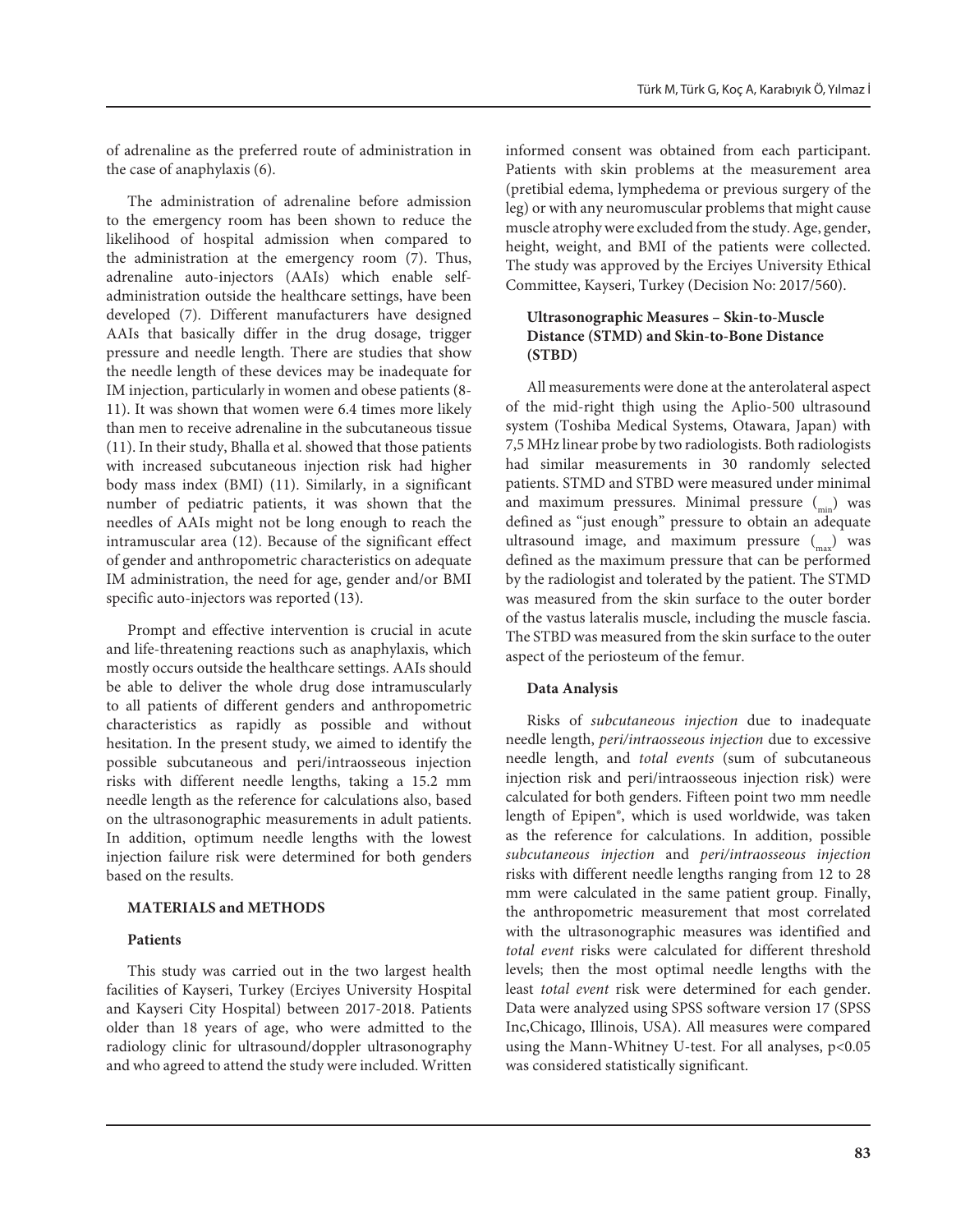#### **RESULTS**

#### **Study Population**

The general characteristics of 208 patients are shown in Table I. When compared to men, women had lower height  $(159±8 \text{ vs. } 174±8 \text{ cm}; \text{ p} < 0.001)$  and higher BMI values  $(29.9\pm 9 \text{ vs. } 26.4\pm 5.1 \text{ kg/cm}^2; \text{ p} < 0.001).$ 

# **Ultrasonographic Measures and Their Correlation with Other Anthropometric Measures**

Table II shows the ultrasonographic measures and change rates during minimal and maximal pressures.  $STMD<sub>min</sub>$ ,  $STMD<sub>max</sub>$ , and  $STBD<sub>max</sub>$  were significantly higher in women. When maximum pressure was performed by the ultrasound probe, the mean change in STMD was found to be 1.3±1.6 mm (10.4%), and in STBD was found to be 11.7±4.3 mm (26.9%). The mean change in STMD was significantly higher in women (1.8±1.9 vs. 0.7±0.8 mm; p<0.001).

When we classified patients into 3 groups according to their BMI values (Group 1: 18.5-24.9 kg/m<sup>2</sup>; group 2: 25-29.9 kg/m<sup>2</sup> and group 3:  $\geq$ 30 kg/m<sup>2</sup>), we found that when compared to men with the similar BMI cut-off values, women had longer  $STMD<sub>max</sub>$  and  $STMD<sub>min</sub>$  values.

According to univariate analysis, only gender and BMI were found to be the predictors of all four ultrasonic measures. Multivariate analysis revealed that BMI was an

| independent risk factor for STMD <sub>max</sub> , STMD <sub>min</sub> , STBD <sub>max</sub> |
|---------------------------------------------------------------------------------------------|
| and STBD <sub>min</sub> ; and gender was an independent risk factor                         |
| for $STMD_{max}$ and $STMD_{min}$ .                                                         |

When all parameters were taken into consideration, there was a strong correlation between  $STMD_{\text{max}}$  and  $STMD_{min}$  (r=0.971; p<0.001),  $STBD_{max}$  and  $STBD_{min}$  $(r=0.874; p<0.001)$ , and STBD<sub>max</sub> and STMD<sub>max</sub>  $(r=0.67;$ p<0.001) (Table III). Even though height had the highest correlation with  $STMD_{min}$  and  $STMD_{max}$ , this correlation was not present when each gender was analyzed separately. Finally, within all three anthropometric measures, BMI had significant correlation with  $STMD_{min}$ ,  $STMD_{max}$ ,  $STBD_{min}$ , and  $STBD_{max}$  for each gender (Table III).

#### **Risks of Subcutaneous or Peri/Intraosseous Injection**

When an AAI with 15.2 mm needle length was taken as the reference in women, it was found that  $STMD_{max}$  of 45 women (38%) and  $STMD<sub>min</sub>$  of 58 women (49.2%) were longer than 15.2 mm, resulting in inadequate penetration into the intramuscular area (Figure 1). Twenty-nine women (64.4%) with  $STMD_{max} > 15.2$  mm had BMI≥30. *Subcutaneous injection* and *peri/intraosseous injection* risks with different needle lengths for each gender are given in Table IV. Only one man  $(1.1\%)$  had a STMD<sub>max</sub> longer than 15.2 mm (Figure 2). There was no risk of *peri/ intraosseous injection* with a 15.2 mm AAI needle length in women, whereas two men (0.9%) had *peri/intraosseous injection* risk with a 15.2 mm needle length.

|                                                          | Total $(n=208)$                         | Women $(n=118)$                    | Men $(n=90)$                        | $\boldsymbol{p}$ |
|----------------------------------------------------------|-----------------------------------------|------------------------------------|-------------------------------------|------------------|
| Age; years<br>$Mean \pm SD$<br>Median<br>Range           | $46.3 \pm 15.7$<br>47<br>34-58          | $49.3 \pm 14.3$<br>50<br>$39 - 59$ | $42.5 \pm 16.5$<br>42<br>$27 - 58$  | 0.004            |
| Height; centimeters<br>$Mean \pm SD$<br>Median<br>Range  | $165 \pm 10$<br>165<br>156-174          | $159 + 8$<br>158<br>154-164        | $174 + 8$<br>175<br>168-180         | < 0.001          |
| Weight; kilograms<br>$Mean \pm SD$<br>Median<br>Range    | $77 + 15.7$<br>76<br>65-86.7            | $75 \pm 14.3$<br>73.7<br>65-84.9   | $79.6 \pm 17.1$<br>80<br>68-87.3    | 0.058            |
| BMI; $\text{kg/m}^2$<br>$Mean \pm SD$<br>Median<br>Range | $28.3 \pm 5.9$<br>27.5<br>$24.3 - 31.6$ | $29.9+9$<br>29.8<br>$25.3 - 33.9$  | $26.4 \pm 5.1$<br>25.8<br>22.9-29.8 | < 0.001          |

**Table I. Patient characteristics.** 

**SD:** Standard deviation, **BMI:** Body mass index.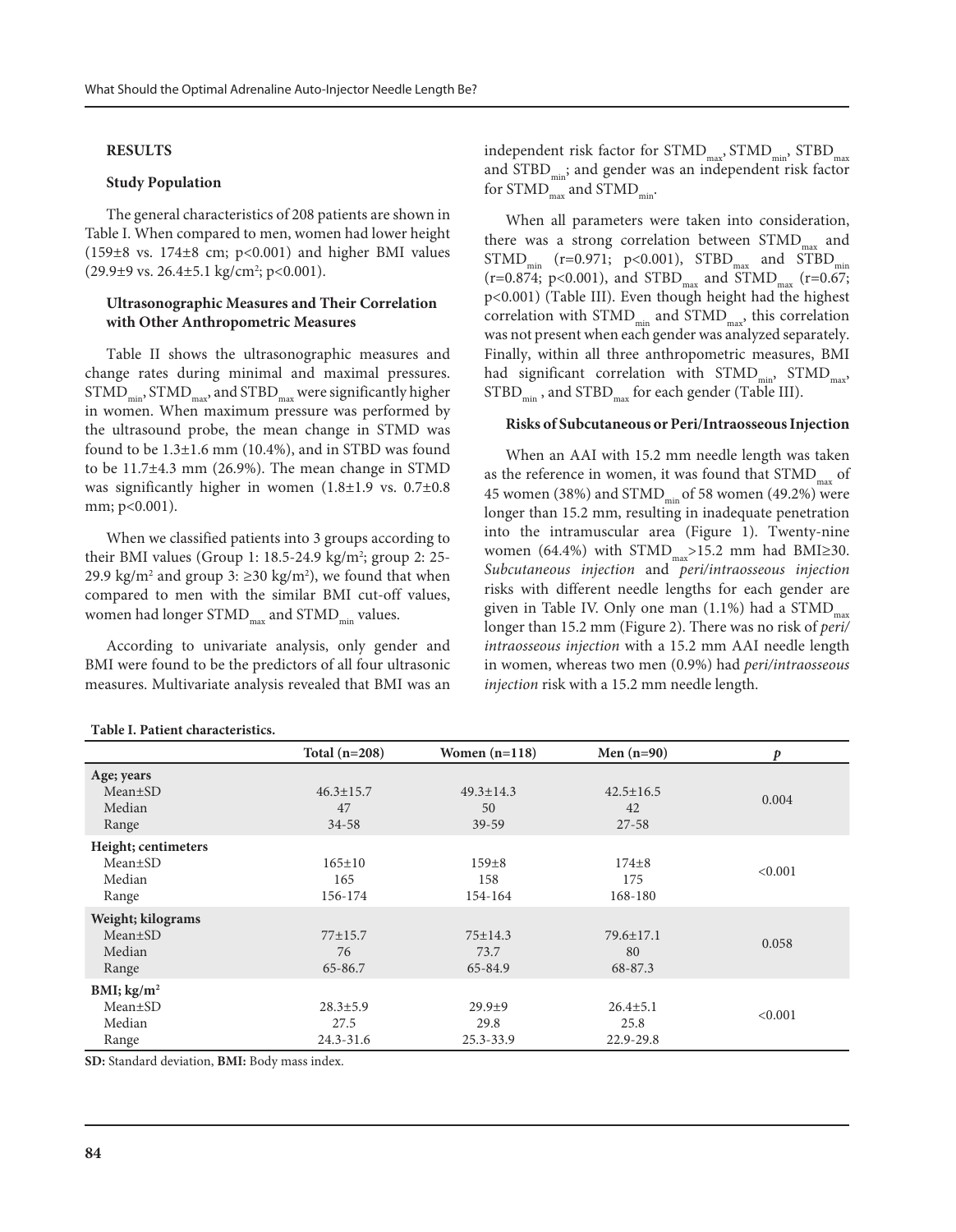|                                                       | Total $(n=208)$                      | Women $(n=118)$                     | Men $(n=90)$                        | $\boldsymbol{p}$ |
|-------------------------------------------------------|--------------------------------------|-------------------------------------|-------------------------------------|------------------|
| $STMD_{min}$ ; mm<br>$Mean \pm SD$<br>Median<br>Range | $12 \pm 6.3$<br>11.1<br>$6.5 - 16.6$ | $15.8 \pm 5.5$<br>15.3<br>12.4-19.1 | $7.1 \pm 3.1$<br>6.4<br>$5.2 - 8.5$ | < 0.001          |
| $STMD_{max}$ ; mm<br>$Mean \pm SD$<br>Median<br>Range | $10.7 \pm 5.5$<br>10<br>$6.3 - 14.6$ | $14 + 4.8$<br>13.3<br>10.9-17.7     | $6.5 \pm 2.7$<br>6.1<br>$4.3 - 7.8$ | < 0.001          |
| $STBD_{min}$ ; mm<br>$Mean \pm SD$<br>Median<br>Range | $43.7 \pm 8.8$<br>44.5<br>37.7-49.1  | $44.9 + 9.1$<br>45.6<br>38.5-50.3   | $42.3 \pm 8.3$<br>43.1<br>37.1-48.2 | 0.051            |
| $STBD_{max}$ ; mm<br>$Mean \pm SD$<br>Median<br>Range | $32+7.9$<br>31.8<br>26.8-36.9        | $33.6 \pm 8.3$<br>32.6<br>27.8-38.9 | $29.9 \pm 6.8$<br>30.8<br>25.7-34.6 | 0.004            |
| <b>Change in STMD</b><br>Mean±SD<br>Percent           | $1.3 \pm 1.6$<br>10.4                | $1.8 \pm 1.9$<br>10.8%              | $0.7 \pm 0.8$<br>9.8%               | < 0.001<br>0.61  |
| <b>Change in STBD</b><br>$Mean \pm SD$<br>Percent     | $11.7 \pm 4.3$<br>26.9%              | $11.2 \pm 4.2$<br>25.2%             | $12.3 \pm 4.3$<br>29.2%             | 0.07<br>0.001    |

**Table II. Results of the ultrasonographic measures and their change with different pressures.** 

**STMD:** Skin-to-muscle diameter, **STBD:** Skin-to-bone diameter, **SD:** Standard deviation.

| Variables            | таліс тіт. Соттеганон соспісісні (1) шанты бетімесін аннегені аннігороністтіс ана ангазоноğrарше шеазатез.<br>Height | Weight   | BMI  | $\overline{\text{STMD}}_{\text{min}}$ | $\overline{\text{STMD}}_{\text{max}}$ | $\widetilde{\mathrm{STBD}}_{\min}$ |
|----------------------|----------------------------------------------------------------------------------------------------------------------|----------|------|---------------------------------------|---------------------------------------|------------------------------------|
|                      |                                                                                                                      |          |      |                                       |                                       |                                    |
| Weight               |                                                                                                                      |          |      |                                       |                                       |                                    |
| General              | 0.29                                                                                                                 |          |      |                                       |                                       |                                    |
| Men                  | 0.39                                                                                                                 |          |      |                                       |                                       |                                    |
| Women                | $0.15**$                                                                                                             |          |      |                                       |                                       |                                    |
| <b>BMI</b>           |                                                                                                                      |          |      |                                       |                                       |                                    |
| General              | $-0.36$                                                                                                              | 0.78     |      |                                       |                                       |                                    |
| Men                  | $-0.03**$                                                                                                            | 0.87     |      |                                       |                                       |                                    |
| Women                | $-0.36$                                                                                                              | 0.91     |      |                                       |                                       |                                    |
| $STMD_{min}$         |                                                                                                                      |          |      |                                       |                                       |                                    |
| General              | $-0.53$                                                                                                              | $0.13**$ | 0.47 |                                       |                                       |                                    |
| Men                  | $0.04**$                                                                                                             | 0.4      | 0.43 |                                       |                                       |                                    |
| Women                | $-0.18$                                                                                                              | 0.29     | 0.37 |                                       |                                       |                                    |
| $STMD_{max}$         |                                                                                                                      |          |      |                                       |                                       |                                    |
| General              | $-0.51$                                                                                                              | 0.15     | 0.48 | 0.97                                  |                                       |                                    |
| Men                  | $0.08**$                                                                                                             |          | 0.42 | 0.97                                  |                                       |                                    |
| Women                | $-0.16**$                                                                                                            | 0.41     | 0.39 | 0.94                                  |                                       |                                    |
|                      |                                                                                                                      | 0.33     |      |                                       |                                       |                                    |
| $\text{STBD}_{\min}$ |                                                                                                                      |          |      |                                       |                                       |                                    |
| General              | $-0.06**$                                                                                                            | 0.48     | 0.51 | 0.54                                  | 0.57                                  |                                    |
| Men                  | $0.09**$                                                                                                             | 0.5      | 0.51 | 0.43                                  | 0.48                                  |                                    |
| Women                | $0.03**$                                                                                                             | 0.53     | 0.48 | 0.7                                   | 0.74                                  |                                    |
| $STBD_{max}$         |                                                                                                                      |          |      |                                       |                                       |                                    |
| General              | $-0.15$                                                                                                              | 0.38     | 0.47 | 0.61                                  | 0.67                                  | 0.87                               |
| Men                  | $0.03**$                                                                                                             | 0.36     | 0.38 | 0.49                                  | 0.53                                  | 0.86                               |
| Women                | $0.02**$                                                                                                             | 0.5      | 0.46 | 0.7                                   | 0.79                                  | 0.88                               |

**Table III. Correlation coefficient (r) matrix between different anthropometric and ultrasonographic measures.**

**STMD:** Skin-to-muscle diameter; **STBD:** Skin-to-bone diameter; **BMI:** Body mass index. \*\* defines p>0.05.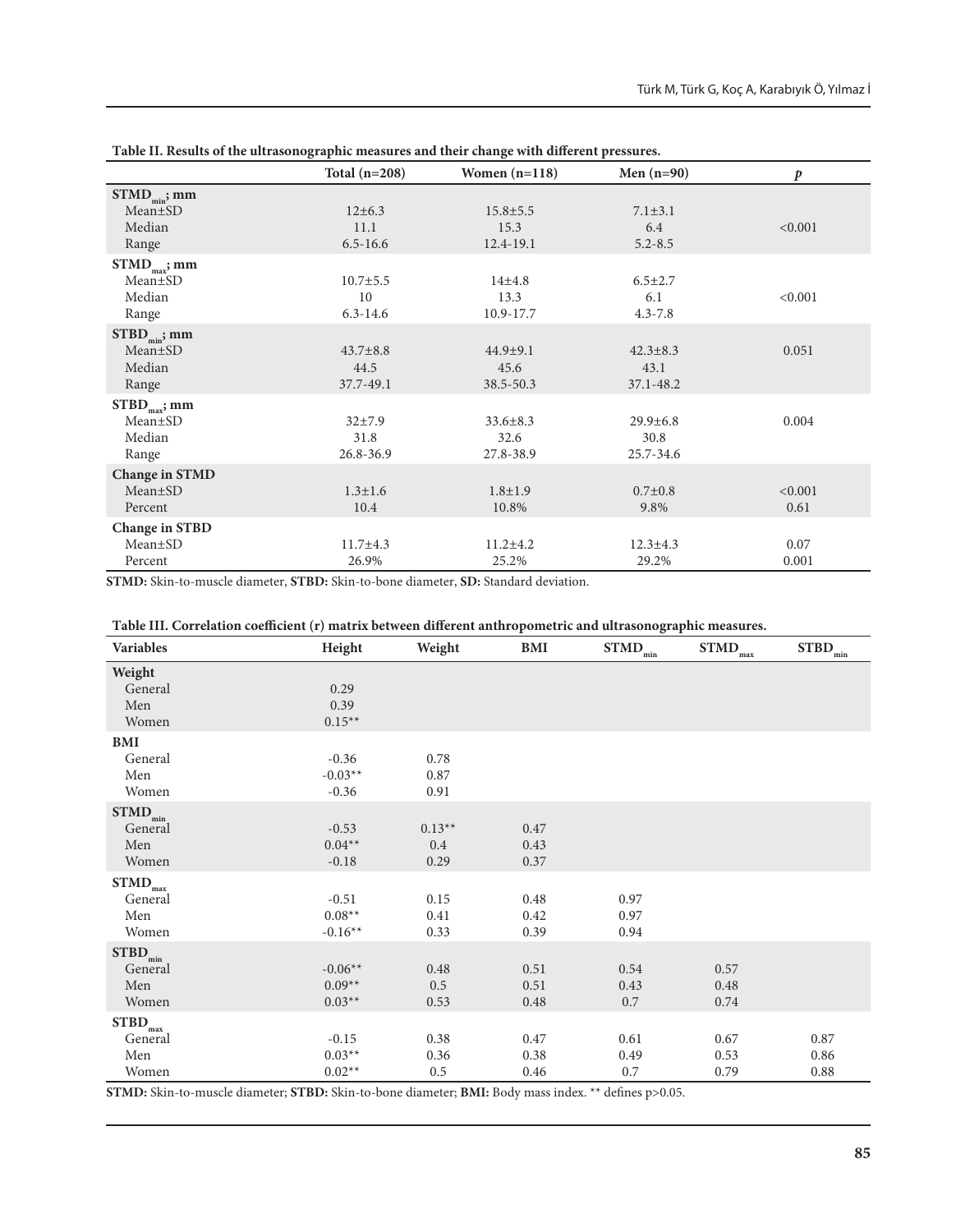







# **Optimum Adrenaline Auto-Injector Needle Length for Men**

For men, *subcutaneous injection* risk was very low with different needle lengths ranging from 12 to 28 mm. As expected, *peri/intraosseous injection* risk was expected to be higher with longer needles (Table IV). With needle lengths longer than 18 mm, the risk increment was significant (n=5 for 18 mm needle length vs. n=10 for 20 mm needle length; p=0.025). With needle lengths shorter than 12 mm, *subcutaneous injection* risk was expected to be significantly higher (n=5 for 12 mm needle length vs. n=9 for 10 mm needle length; p=0.046). *Total event* number was similar with different needle lengths ranging from 12 to 18 mm (3.3% *total event* risk). Since the *total event* risk was very low within this needle length range, men were not further sub-grouped according to their anthropometric measurements.

# **Optimum Adrenaline Auto-Injector Needle Length for Women**

In women, there was a 46% *subcutaneous injection* risk with 14 mm needle length, whereas, this risk was expected to decrease to 0.8% with 28 mm needle length (Table IV). However, *peri/intraosseous injection* risk was also expected to increase with longer needles.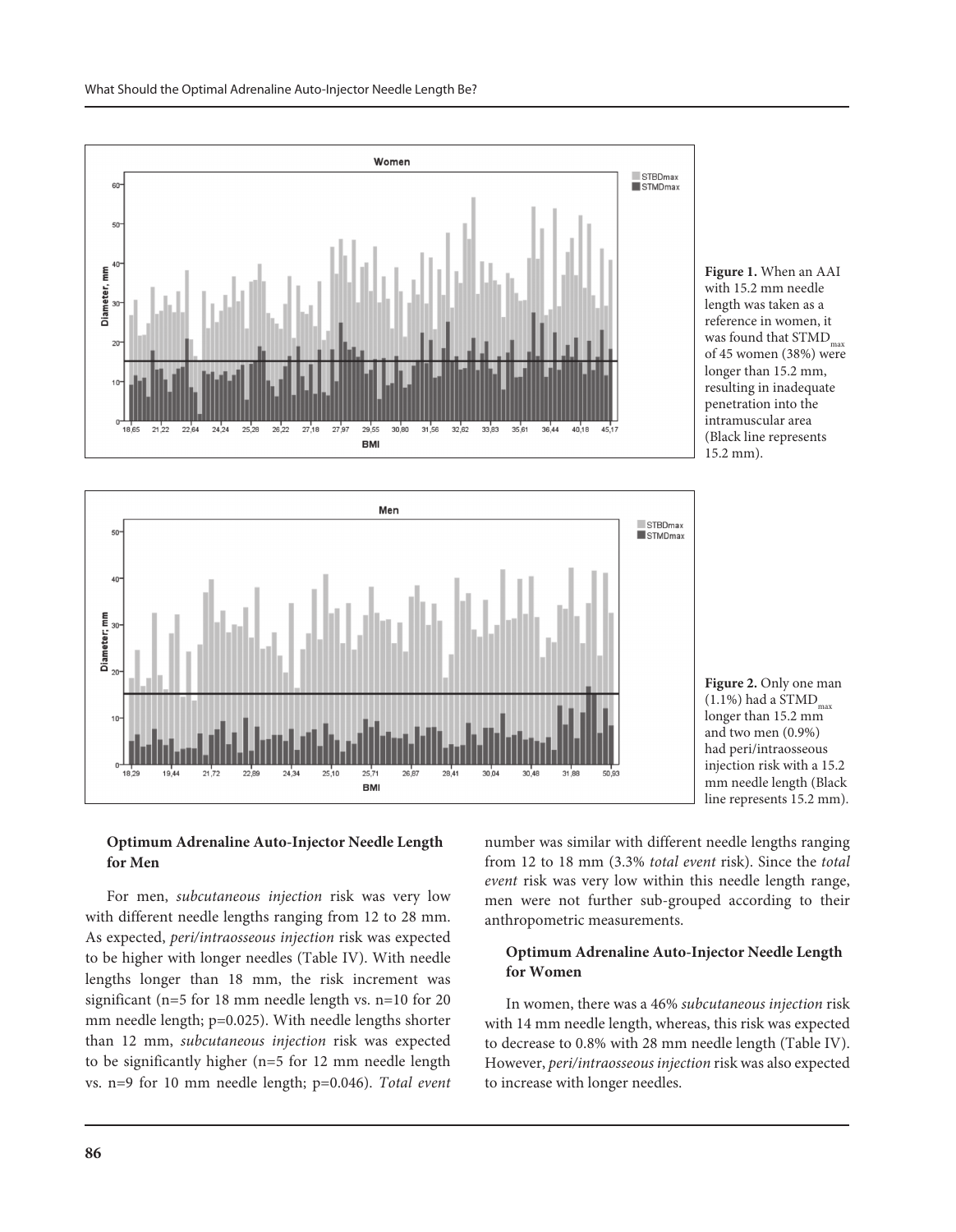The lowest *subcutaneous injection* and *peri/intraosseous injection* risks were expected between the needle lengths 20 to 26 mm in women. *Total event* risks were significantly higher when the needle was longer than 26 mm or shorter than 20 mm  $[(n=20 for 26 mm needed length vs. n=32$ for 28 mm needle length; p=0.002) and (n=28 for 18 mm needle length vs. n=17 for 20 mm needle length; p=0.001), respectively]. A minimum of 15 and a maximum of 20 total events were expected within this range.

Since the *total event* risk was still very high for women, the effect of anthropometric measures on the results

was evaluated. Mean BMI was significantly higher in women with  $STMD_{max} \ge 15.2$  mm compared to those with  $STMD_{max}$ <15.2 (32.4±5.5 vs. 28.3±5.8 kg/m<sup>2</sup>; p<0.001). BMI also had the highest correlation with  $STMD<sub>max</sub>$ . Therefore, women were divided into subgroups according to their BMIs. *Subcutaneous injection* and *peri/intraosseous injection* risks with different needle lengths and different BMI threshold values are given in Table V.

When each of five different BMI threshold values was evaluated separately, for women with higher BMI, the optimal needle length with the lowest *total event* risk was 26

**Table IV.** *Subcutaneous injection* **and** *peri/intraosseous injection* **risks with different needle lengths for both gender (risks are**  based on STMD<sub>max</sub> and STBD<sub>max</sub> values).

| Needle lengths                                                |                     |                         |                       |                       |                            |                        |                            |                            |                            |  |
|---------------------------------------------------------------|---------------------|-------------------------|-----------------------|-----------------------|----------------------------|------------------------|----------------------------|----------------------------|----------------------------|--|
|                                                               | $14 \text{ mm}$     | $15.2 \text{ mm}$       | $16 \text{ mm}$       | $18 \text{ mm}$       | $20 \text{ mm}$            | $22 \text{ mm}$        | $24 \text{ mm}$            | $26 \text{ mm}$            | $28 \text{ mm}$            |  |
| Subcutaneous<br>injection risk; $n$ $(\%)$<br>Total $(n=208)$ | 56                  | 46                      | 43                    | 26                    | 15                         | 7                      | $\overline{4}$             | 1                          |                            |  |
| Men $(n=90)$<br>Women $(n=118)$                               | 2(2.2)<br>54 (45.8) | 1(1.1)<br>45(38)        | 1(1.1)<br>42(35.6)    | $\Omega$<br>26(22)    | $\overline{0}$<br>15(12.7) | $\Omega$<br>7(5.9)     | $\Omega$<br>4(3.4)         | $\Omega$<br>1(0.8)         | $\Omega$<br>1(0.8)         |  |
| Peri/intraosseous<br>injection risk; $n$ $(\%)$               |                     |                         |                       |                       |                            |                        |                            |                            |                            |  |
| Total<br>Men<br>Women                                         | 1(1.1)<br>$\theta$  | 2<br>2(2.2)<br>$\Omega$ | 3<br>2(2.2)<br>1(0.8) | 7<br>5(5.5)<br>2(1.7) | 12<br>10(11)<br>2(1.7)     | 18<br>10(11)<br>8(6.8) | 29<br>14(15.4)<br>15(12.7) | 46<br>27(29.7)<br>19(16.1) | 67<br>36(39.6)<br>31(26.3) |  |
| Total event risk $*$<br>Total                                 | 57                  | 48                      | 46                    | 33                    | 27                         | 25                     | 33                         | 47                         | 48                         |  |
| Men<br>Women                                                  | 3(3.3)<br>54 (45.8) | 3(3.3)<br>45(38)        | 3(3.3)<br>43(36.8)    | 5(5.5)<br>28(23.7)    | 10(11)<br>17(14.4)         | 10(11)<br>15(12.7)     | 14(15.4)<br>19(16.1)       | 27(29.7)<br>20(16.9)       | 36(39.6)<br>32(27.1)       |  |

\* Sum of the subcutaneous injection and peri/intraosseous injection risks.

**Table V.** *Subcutaneous injection* **and** *peri/intraosseous injection* **risks with different needle lengths and different BMI threshold**  values (risks are based on STMD<sub>max</sub> ve STBD<sub>max</sub> values) for women.

| $N = 118$                        | $18 \text{ mm}$ |                | $20 \text{ mm}$ |                | $22 \text{ mm}$ |                |                | $24 \text{ mm}$ |                | $26 \text{ mm}$ |                | $28 \text{ mm}$ |
|----------------------------------|-----------------|----------------|-----------------|----------------|-----------------|----------------|----------------|-----------------|----------------|-----------------|----------------|-----------------|
| BMI, $\text{kg/m}^2$             | <b>SIR</b>      | P/IIR          | <b>SIR</b>      | P/IIR          | <b>SIR</b>      | P/IIR          | <b>SIR</b>     | P/IIR           | <b>SIR</b>     | P/IIR           | <b>SIR</b>     | P/IIR           |
| $>26$ (n=82), n $(\%)$           | 24(20.3)        | $\Omega$       | 14(11.9)        | $\overline{0}$ | 7(5.9)          | 3(2.5)         | 4(3.4)         | 8(6.8)          | 1(0.8)         | 8(6.8)          | $\overline{0}$ | 18(15)          |
| $\leq$ 26 (n=36), n (%)          | 2(1.7)          | 2(1.7)         | 1(0.8)          | 2(1.7)         | $\overline{0}$  | 5(4.2)         | $\overline{0}$ | 7(5.9)          | $\overline{0}$ | 11(9.3)         | $\overline{0}$ | 13(11)          |
| $>28$ (n=67), n $(\%)$           | 20(16.9)        | $\Omega$       | 13(11)          | $\overline{0}$ | 6(5.1)          | 1(0.8)         | 3(2.5)         | 3(2.5)          | 1(0.8)         | 3(2.5)          | $\overline{0}$ | 6(5.1)          |
| ≤28 (n=51), n $\frac{1}{2}$      | 6(5.1)          | 2(1.7)         | 2(1.7)          | 2(1.7)         | 1(0.8)          | 7(5.9)         | 1(0.8)         | 12(10.2)        | $\overline{0}$ | 16(13.6)        | $\mathbf{0}$   | 25(21.2)        |
| $>30$ (n=58), n $(\%)$           | 17(14.4)        | $\overline{0}$ | 12(10.2)        | $\overline{0}$ | 6(5.1)          | 1(0.8)         | 3(2.5)         | 3(2.5)          | 1(0.8)         | 3(2.5)          | $\overline{0}$ | 6(5.1)          |
| ≤30 (n=60), n $\left(\% \right)$ | 9(7.6)          | 2(1.7)         | 3(2.5)          | 2(1.7)         | 1(0.8)          | 7(5.9)         | 1(0.8)         | 12(10.2)        | $\overline{0}$ | 16(13.6)        | $\overline{0}$ | 25(21.2)        |
| $>32$ (n=42), n $(\%)$           | 15(12.7)        | $\Omega$       | 10(8.5)         | $\overline{0}$ | 5(4.2)          | $\overline{0}$ | 3(2.5)         | $\Omega$        | 1(0.8)         | $\bf{0}$        | $\Omega$       | 2(1.7)          |
| $\leq$ 32 (n=76), n (%)          | 11(9.3)         | 2(1.7)         | 5(4.2)          | 2(1.7)         | 2(1.7)          | 8(6.8)         | 1(0.8)         | 15(12.7)        | $\overline{0}$ | 19(16.1)        | $\mathbf{0}$   | 29(24.6)        |
| $>34$ (n=28), n $(\% )$          | 10(8.5)         | $\Omega$       | 7(5.9)          | $\mathbf{0}$   | 4(3.4)          | $\overline{0}$ | 2(1.7)         | $\Omega$        | 1(0.8)         | $\mathbf{0}$    | $\overline{0}$ | 2(1.7)          |
| ≤34 (n=90), n $(\%)$             | 16(13.6)        | 2(1.7)         | 8(6.8)          | 2(1.7)         | 3(2.5)          | 8(6.8)         | 2(1.7)         | 15(12.7)        | $\overline{0}$ | 19(16.1)        | $\Omega$       | 29(24.6)        |

**SIR:** Subcutaneous injection risk, **P/IIR:** Peri/intraosseous injection risks.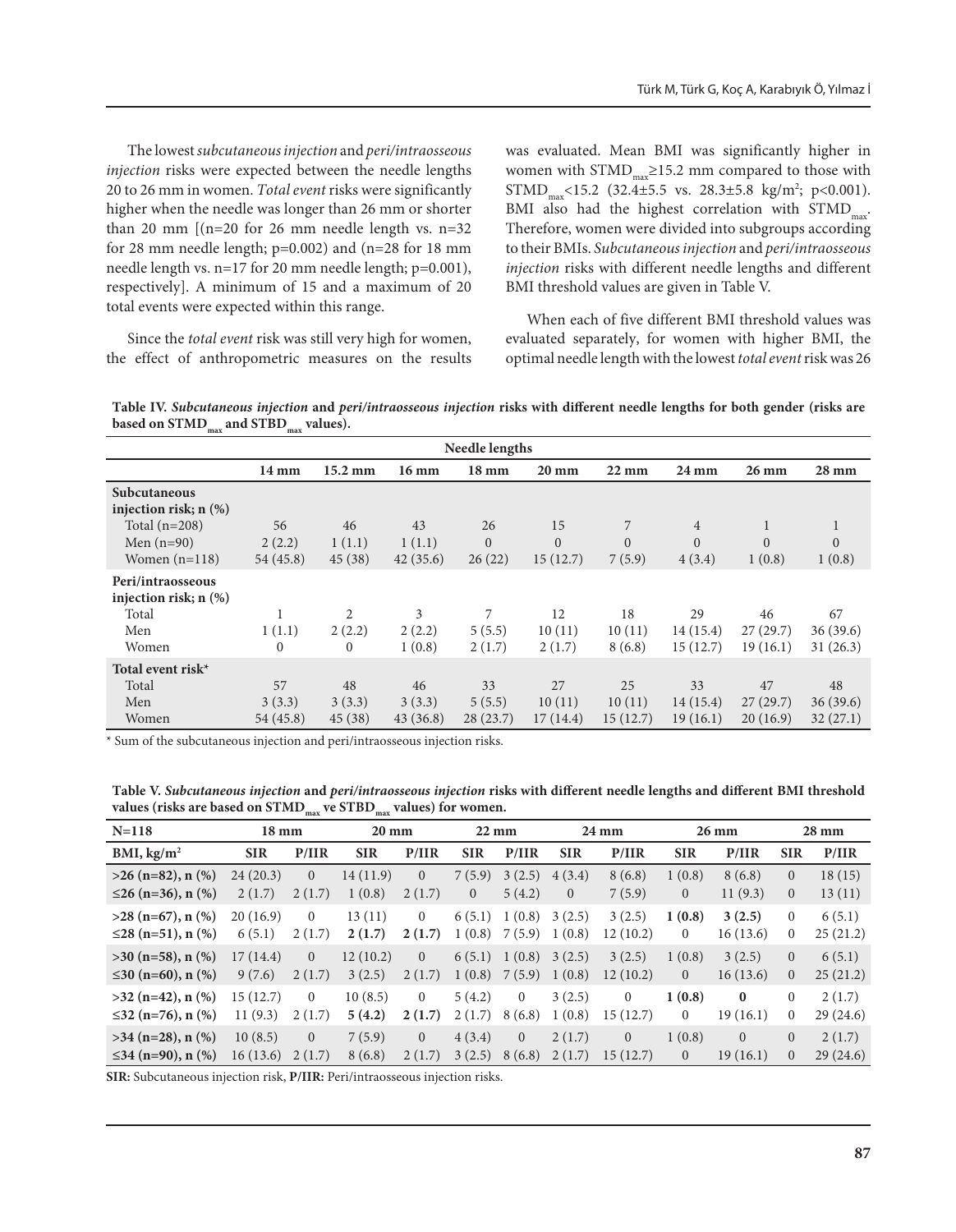mm. For all five BMI threshold levels, *total event* number with a 26 mm needle length was lower than that with 24 mm and 28 mm, but the difference was not significant. Similarly, for women with lower BMI, the optimal needle length with the lowest *total event* risk was 20 mm. For all 5 BMI threshold levels, *total event* number with 20 mm needle length was lower than that with 18 mm and 22 mm, but the difference was not significant.

Our results showed that in women with BMI>28 kg/m2 , with a 26 mm AAI needle length, *subcutaneous injection* risk was 0.8% and *peri/intraosseous injection* risk was 2.5%; whereas in women with BMI $\leq$ 28 kg/m<sup>2</sup>, with a 20 mm AAI needle length, *subcutaneous injection* risk was 1.7% and *peri/intraosseous injection* risk was 1.7% (6.7% *total events* in all women). In women with BMI>32 kg/m2 , with a 26 mm AAI needle length, *subcutaneous injection* risk was 0.8% and *peri/intraosseous injection* risk was 0%; whereas in women with BMI≤32 kg/m<sup>2</sup>, with a 20 mm AAI needle length, *subcutaneous injection* risk was 4.2%, *peri/intraosseous injection* risk was 1.7% (6.7% *total*  events in all women). Considering 28 kg/m<sup>2</sup> as threshold level would increase *peri/intraosseous injection* risk but decrease *subcutaneous injection* risk; whereas taking 32 kg/ m2 would do the opposite.

# **DISCUSSION**

Our results highlight that the risk for inadequate IM delivery is higher in women, especially those with BMI>32 kg/m2 . T*otal event* risk was much lower in men compared to women. In addition, two different AAI needle lengths and BMI cut-off values had been identified for the lowest *total event* risk in women.

Since designing a study to evaluate the IM delivery ratio and bioavailability of adrenaline in patients with anaphylaxis in real-life settings would be unethical and probably not possible, the present study, like previous studies, was performed on healthy subjects. Previous studies aiming to present IM delivery rates of different commercially available AAIs have shown that most of the auto-injectors available on the market might fail to reach the right compartment due to insufficient needle lengths (8, 10, 12, 14-18). In a preliminary study where STMD was calculated on computed tomography scans, Song et al. found that mean STMD of women was nearly twice that of men (0.66±0.47 cm for men and 1.48±0.72 for women). STMD was longer than Epipen® autoinjector needle length in only one obese man, and 21 women (21%), 11 of whom

were obese (8). Tsai et al. found that 28% of women (19/69) and none of the men had  $STMD_{max}$ >15.2 mm (10). They also showed that women with  $STMD$ <sub>2</sub>>15.2 mm had higher BMI compared with  $STMD<sub>mv</sub>≤15.2 mm$  $(33\pm8$  vs.  $25\pm4$  kg/m<sup>2</sup>, p<0.001). Another recent study using ultrasonographic measures also found that 33% and 10% of adults had subcutaneous injection risks with high-pressure AAI (with 15 mm needle length) and lowpressure AAI (with 23 mm needle length), respectively (15). In another study, the same investigators also showed that obese women had higher subcutaneous injection risk with Epipen<sup>®</sup> (17).

For the proper activation of trigger mechanisms of the AAIs, there is a certain amount of pressure that needs to be performed on the skin. This pressure compresses the subcutaneous tissue and makes it thinner. Therefore, while calculating the optimum needle length, this factor should be taken into consideration. As far as we know, ultrasound is the best imaging tool that can imitate and show the changes in the subcutaneous tissue at the same time by probe compression (19). The change in STMD under minimum and maximum pressures has been reported as 11% in literature (19), whereas in our study it was 10.4%. Another study measured the difference in subcutaneous tissue diameter between the minimum and maximum pressures and found 14.1 mm change (range 3.7 – 31.0 mm) (15). Dreborg et al. presented the data that pressure applied to release the needle for different AAIs may vary and the mean pressures needed to trigger different devices varied between 15-28 newtons. Even though the ultrasound probe surface area is much larger than AAIs, we believe that the maximum pressures applied in our study would be enough, and probably much more higher than, to activate the trigger mechanisms and can be adapted in all commercially available AAIs (15).

Other than needle length and tissue compression, another factor affecting the depth of injection into the right compartment is the propulsion force of the AAI. Tightly coiled spring inside the Epipen® delivers a force of 22.7 pounds (20) which causes a mean maximum injection depth of 29.68±2.08 mm in ballistic gelatin (21). This propulsion force may enable the drug to reach wider areas than the needle length. However, Diacono et al. clearly presented that the deep fascia of the thigh prevents fluid traveling from the subcutaneous tissue into the underlying muscle in animal tissues (22). The results of this study showed that the whole needle orifice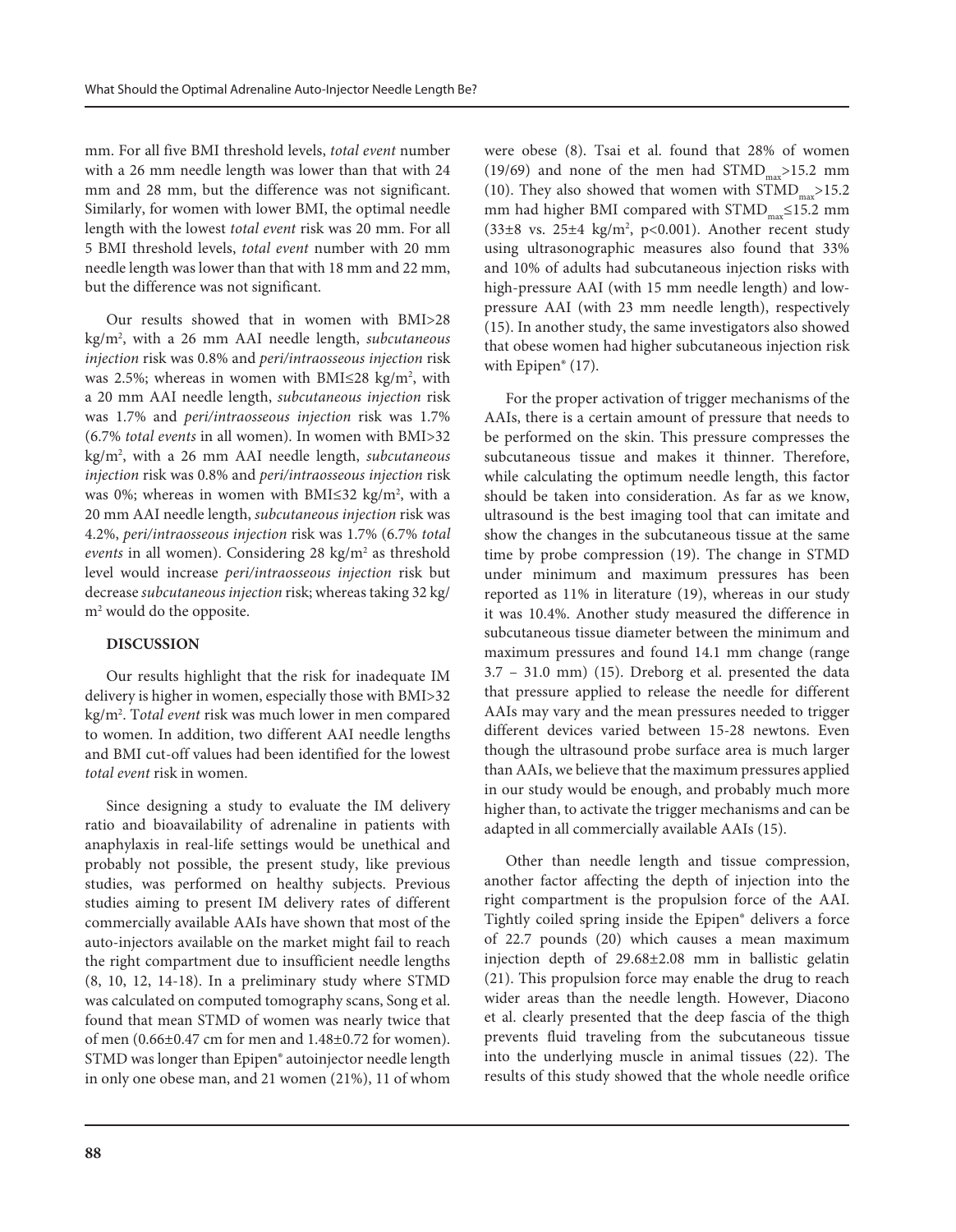of the AAI needles must pass completely into the muscle. Therefore, in previous similar studies, while calculating the possible IM delivery ratios over STMD measurements, the needle length was reduced by 2 mm when estimating the STMD<sub>max</sub> (14, 15, 17). Since subcutaneous and peri/ *intraosseous injection* risks are separately calculated for needle lengths from 14 to 28 mm, this reduction was not done in our study.

# **What Should be the Optimal Needle Length for Men and Women?**

According to our results, with a 15.2 mm needle length, *subcutaneous injection* risk was 1.1%, *peri/intraosseous injection* risk was 2.2% (*total event* risk 3.3%) in men. Since this result was found to be the same for both 14 and 16 mm needles, when the 2 mm orifice length was also considered for fascial penetration, we may propose 16 mm needle length is optimal for men.

On the other hand, there is not a single optimal needle length for women. Compared to men with the same BMI, STMD was higher in women. With 15.2 mm long needle length, *total event* risk was 38% in women, and it was all formed by *subcutaneous injection* risk. Between 20-26 mm needle lengths, *total event* risk was expected to lower to 12.7%. Since the percentage was still high, we tried to find different optimal needle lengths for women with different BMIs, which had the highest correlation with all ultrasonographic measures. As shown in Table V, it was possible to lower the *total event* risk to 6.7% with a needle length of 26 mm for women with higher BMI (BMI>28 or 32 kg/m2 ) and 20 mm for women with lower BMI (BMI≤28 or 32 kg/m2 ). Even though taking these two BMI thresholds did not affect the *total event* possibility, since *peri/intraosseous injection* risk was lower with 32 kg/m<sup>2</sup>, we suggest the optimal needle length should be 20 mm for women with BMI≤32 kg/m<sup>2</sup> and 26 mm for women with BMI>32 kg/m<sup>2</sup>. However, there were not many patients with very extreme BMI levels in our study, therefore, we think needle length should be individualized for these patients.

Besides optimizing needle lengths, there are other subjects that should be improved in AAIs available on the market. Dreborg et al. showed that needle lengths may show variations between two devices of the same manufacturer, and this variation was greatest for Epipen® at 5 mm (17). Also, as we noted before, the needed trigger pressure may also vary among the same brand devices (19) and these variabilities should also be minimized by the manufacturers. Lastly, in a recent study, Duvauchelle et al. claimed that needle length or IM injection may not be absolutely required for auto-injector efficacy (23). They showed that in 11 of 12 overweight women in whom the administered AAI's needle length failed to reach the muscle, the magnitude of the first plasma peak of adrenaline in terms of Tmax and Cmax did not differ from that observed in normal-weight men. They also observed a sequential, immediate and larger second peak in these patients which resulted in a significantly higher total bioavailability than in normal-weight men. However, this study only included a limited number of healthy subjects. Decreased vascular tone, capillary leakage, and intravascular volume loss occur during anaphylaxis. These changes in micro and macrovascular environment may result in changes in the tissue vascularization. Therefore, it is controversial whether the findings of this study can be adapted to patients with anaphylaxis. Also, if this study is ever supported by similar studies in the future, an additional question emerges as to whether adrenaline should be administered subcutaneously.

The present study has some limitations. Even though measurements showed no significant difference in 30 randomly selected patients, interobserver variation may be present among the two radiologists. Secondly, maximum pressure was defined as the maximum pressure performed by the radiologist and tolerated by the patient; but the exact pressure amount was not measured. Thirdly, in real life, patients usually use the AAIs with their clothes on. Since standardization is not possible, the effect of clothes on subcutaneous tissue compression and the possible increase in the distance could not be evaluated. Fourthly, the surface area of the ultrasound probe is wider than that of AAIs, and it is not possible to estimate how this affects our results. Lastly, even though our results are similar to studies from different countries, we cannot generalize our findings for other populations for certain.

In conclusion, intramuscular injection of adrenaline with an effective dosage is very important for the efficient treatment in anaphylaxis. Since BMI may differ among people, individualization of AAI needle lengths according to certain BMI values may be appropriate. Our results show the optimal needle lengths with the lowest *total event* rate as 16 mm for men independent from BMI, as 20 mm for women with BMI $\leq$ 32 kg/m<sup>2</sup>, and 26 mm for women with BMI>32  $\text{kg/m}^2$  — underlining the necessity of individualized AAIs according to these reference intervals.